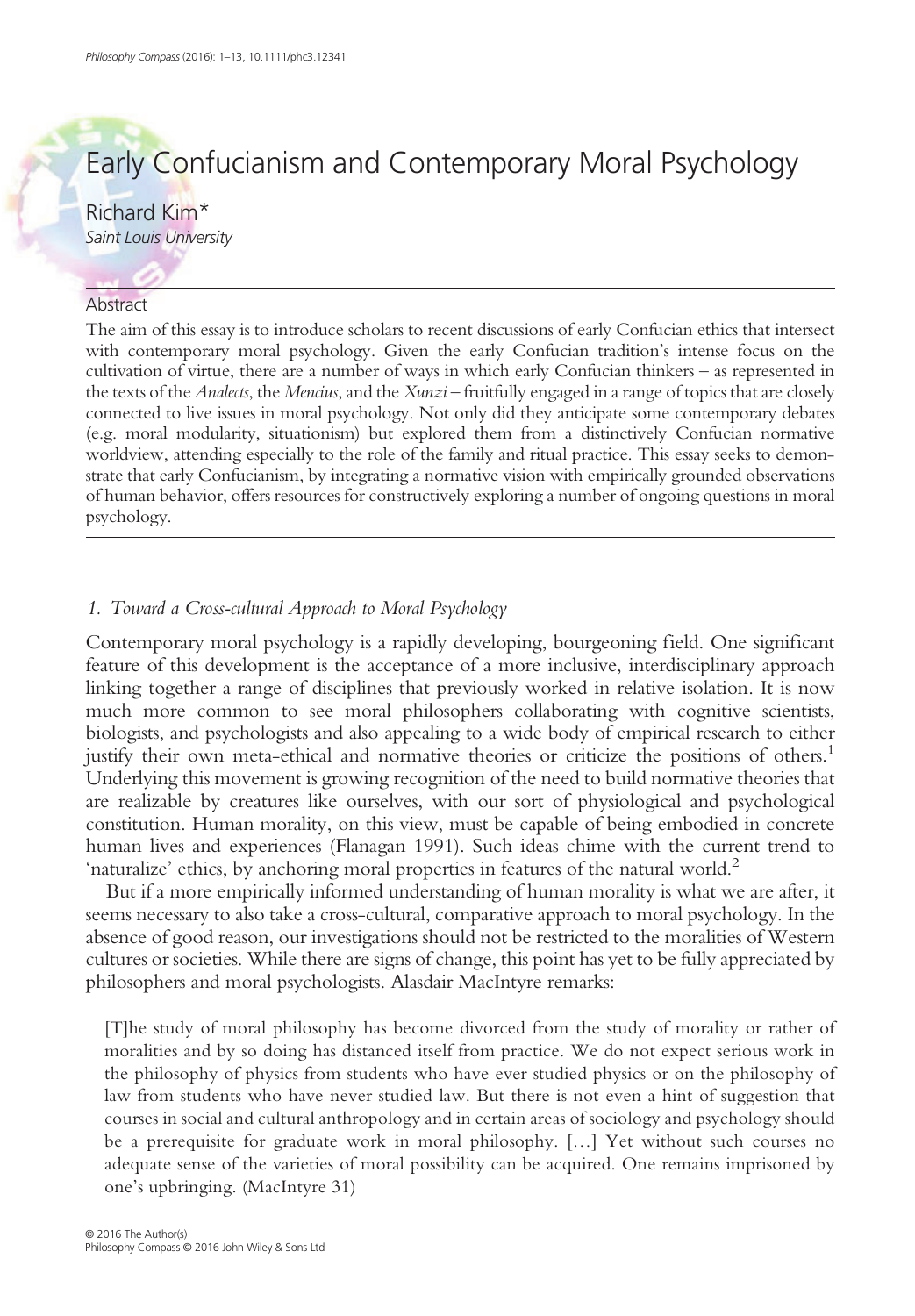Early Confucianism and Contemporary Moral Psychology

Without adequately understanding a range of moral perspectives and values, moral philosophers can become hostage to their own unexamined assumptions and biases. Moral philosophy may devolve into merely an activity of self-affirmation.

These points offer a significant reason for inquiring into the moral psychology found in the early Confucian tradition.<sup>3</sup> By turning to early Confucianism we can understand one well developed system of moral thought and action that powerfully inf luenced the shape and development of East Asian societies and cultures. Of course, to what extent early Confucian moral psychology challenges the normative assumptions and values in contemporary Western philosophy will not be settled in this paper. Such a task would require normative theorizing that evaluates the moral views of the early Confucian tradition, which would require its own careful discussion, a task that can be fruitfully pursued only after achieving an adequate understanding of the philosophical psychology embedded in Confucian morality. The aim of this essay, rather, is to introduce readers unfamiliar with early Confucian thought to some of the interesting ways that recent discussions of early Confucianism intersect with contemporary moral psychology.

For early Confucian thinkers, moral philosophy and moral psychology were deeply intertwined, a point supported by a number of recent works on early Confucianism that employs empirical, interdisciplinary methodologies and fits well with the naturalized approach to ethics noted earlier (Flanagan 2008; Munro; Sarkissian 2010a; Sarkissian 2010b; Seok 2015; Wong 2014). The primary goal of early Confucianism was not to build theories but to move people to become reliably good and to establish benevolent governance by turning rulers toward virtue. This essay focuses on the moral psychology – understood here as the psychological underpinnings of our moral feelings, judgments, and actions – represented in the core texts of early Confucianism: the Analects, the Mencius, and the Xunzi, by exploring their connections to several issues that remain widely discussed in contemporary philosophy. While I stand behind the choice of these texts as representing a moral tradition, I want to emphasize that I do not claim that the ideas and positions articulated in these texts amount to the same thing or that they are consistent with each other. In this essay I only aim to introduce to contemporary Western moral philosophers the general contours of the moral psychology of early Confucianism. The discussion will be mostly confined to examining emotion and virtue, two concepts that have garnered much attention in recent years in both the field of Chinese philosophy and contemporary moral psychology. Given that the primary aim of the early Confucian moral tradition was fostering characteristic traits that are constitutive of the 'gentleman' (junzi) or the 'exemplary person', the focus on emotion and virtue will allow us to probe some of the fundamental elements of early Confucian ethics.

In the next section, I discuss the role of emotion in moral judgment and action, focusing on the early Confucian philosopher Mencius's conception of human nature. Here I explore Mencius's account of the virtues by ref lecting on the concept of moral modularity. Then, I turn to the situationist critique of virtue ethics and discuss some responses that have been inspired by the early Confucian tradition, focusing especially on the Confucian account of ritual. Examining these two topics will help the reader gain a basic grasp of some important features of early Confucian morality, especially its conception of moral development, and get up to speed on some of the fascinating work taking place at the intersection of early Confucian ethics and contemporary moral psychology.4

Before moving forward, it is worth noting that the focus on emotion, virtue, and moral cultivation might suggest that the early Confucians espoused a form of what is now known as 'virtue ethics'. But while a number of prominent scholars in the field of Chinese philosophy have advocated this interpretation, there are competing interpretations that take the early Confucians as moral sentimentalists, role-based theorists, and consequentialists.<sup>5</sup> In this essay, I will not seek to defend a particular position on this issue. Regardless of which interpretation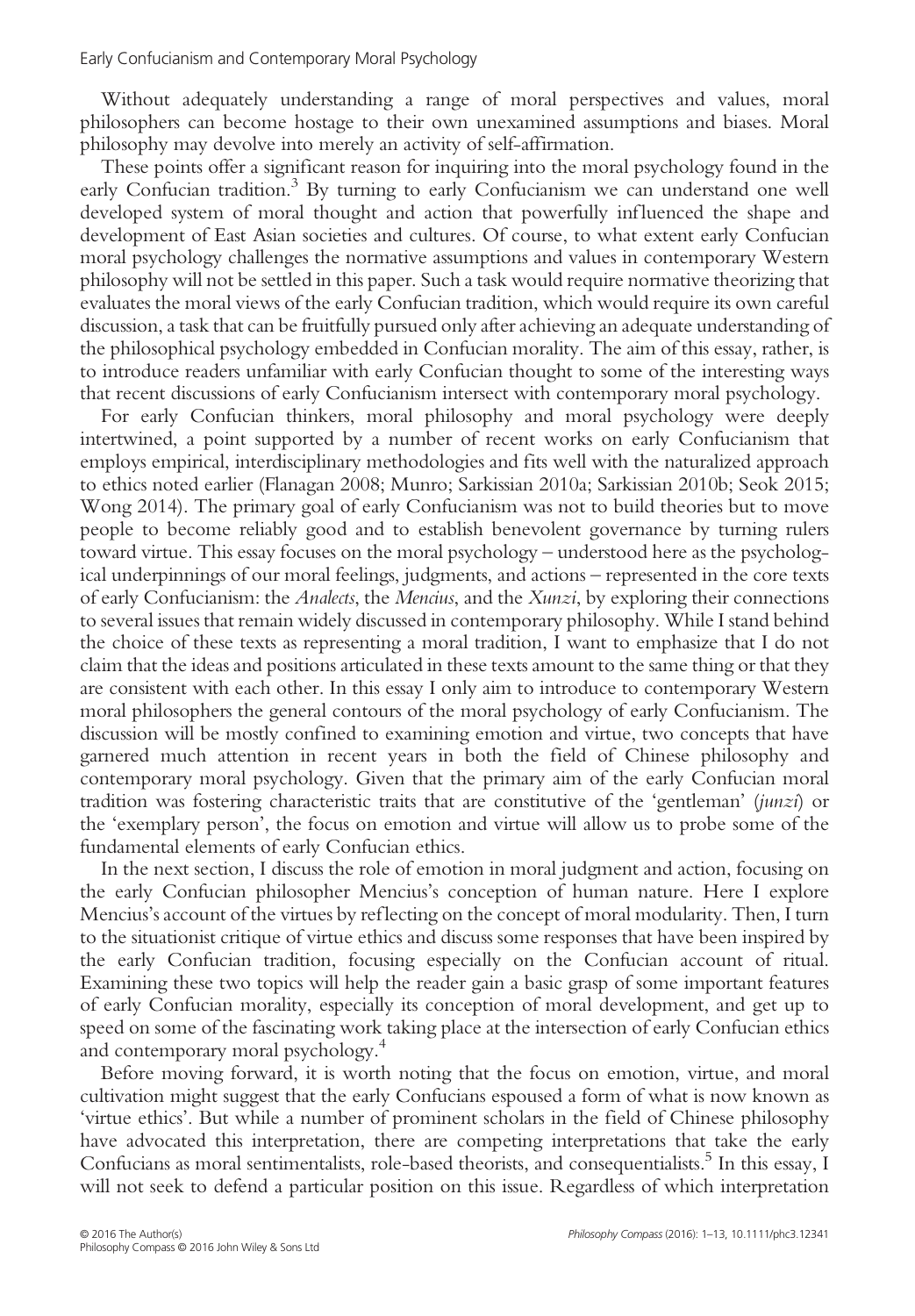is correct, most would agree that the notions of emotion and virtue play significant roles within the early Confucian tradition, which I hope is sufficient to warrant the choice of topics in this essay.

## 2. Emotions, Moral Sprouts, and Human Nature

In the Western philosophical tradition there is a well-represented line of thought emerging from the Stoics, running up to Kant, that construes emotions and feelings as blind, capricious, unreliable, and in general, detrimental to the moral life (Blum). In recent years, partly in response to the growing recognition of the cognitive aspects of emotion (Solomon; Nussbaum; D'Arms and Jacobson) and its powerful effect on the formation of moral judgments (de Sousa; Haidt; Nichols 2004; Prinz 2007), moral philosophers are now more attentive to the inf luence of emotion in judgment and action. One point noted by scholars of Chinese philosophy is the notable absence of a sharp separation between reason and emotion in the early Confucian moral framework (Van Norden 2007: 217; Wong 1991). A single Chinese term, xin, usually translated as 'heart' or 'mind', is used to mark out the seat of both affection and cognition. On the early Confucian picture, our emotional experiences are not directionless, random feelings detached from reason, but bear a close connection to our values and commitments. Emotions draw our attention to salient normative features of the world and are the appropriate objects of normative appraisal. Accordingly, our moral development hinges on strengthening and refining our emotional capacity.

On the view endorsed by Mencius, human nature is partially constituted by a set of innate inclinations and feelings – what Mencius calls 'sprouts'  $(duan)$  – that provide us with the basic moral equipment for developing into mature moral agents (Mengzi 2A6). The four moral sprouts (or 'beginnings') and their corresponding virtues are displayed below:

| Sprout                       | Virtue           |
|------------------------------|------------------|
| (1) Compassion               | Benevolence      |
| (2) Shame (or disdain)       | Righteousness    |
| (3) Deference                | Ritual propriety |
| (4) Approval and disapproval | <b>Wisdom</b>    |
|                              |                  |

Mencius sees the development of the sprouts into virtues as a process that requires time, human effort, and a proper social environment (*Mengzi* 6A7). Although the achievement of the virtues is a contingent matter, Mencius takes the four sprouts as innate dispositions inherent in our nature as human beings.<sup>6</sup> Unless countervailing forces are present, human beings will tend to spontaneously experience these feelings under a range of conditions. Upon seeing a child about to fall into a well, just about all of us will feel the 'compassion' that Mencius identifies (Mengzi 2A6). Feeling slighted by someone, we tend to experience disdain toward the person (Mengzi 6A10). The moral sprouts, even in their uncultivated state, are not merely dormant psychological entities; they play an active role in our psychological economy (Ivanhoe 2002).

Turning to recent developments in cognitive science, the widely discussed 'dual process theory' of cognitive reasoning – an account of cognitive architecture that divides mental operations into two modes or 'systems' – suggests that the Mencian sprouts are more closely connected to the fast, intuitive, and 'hot' automatic system ('System 1') rather than the slow, deliberative, and 'cool' reasoning system ('System 2') that together regulate both the cognitive and affective qualities of our mental lives (Kahneman). As noted in the examples cited above, in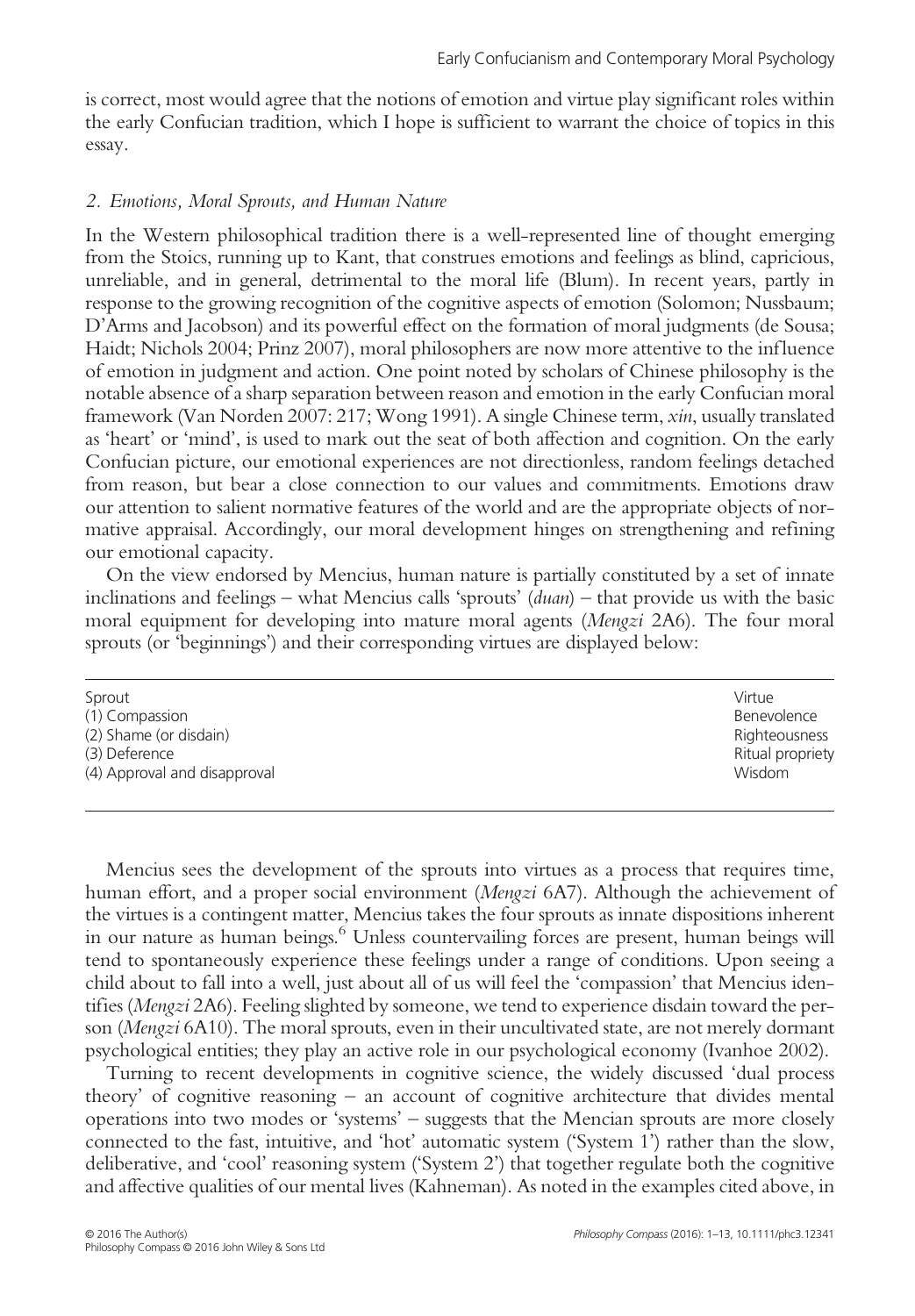certain morally charged situations, the Mencian sprouts trigger certain emotions such as compassion, shame, or disapproval. Mencius offers a vivid illustration of this phenomenon:

Now, in the past ages, there were those who did not bury their parents. When their parents died, they took them and abandoned them in a gulley. The next day they passed them, and foxes were eating them, bugs were sucking on them. Sweat broke out on the survivors' foreheads. They turned away and did not look. It was not for the sake of others that they sweated. What was inside their hearts broke through to their countenances. So they went home and, returning with baskets and shovels, covered them. (Mengzi 3A5)

The emotionally charged reaction upon seeing the corpses of the parents was swift and spontaneous – certainly not the result of rational deliberation (System 2).

This is not to say that the two systems work in isolation; although each has its own distinctive function, they interact in important ways. For example, System 1 can relay feelings and intuitions to System 2, and System 2 can take those feelings and intuitions, processes them, and endorse or rejects them, resulting (sometimes) in action. Because on the Confucian ethical worldview, much of the moral substance of our lives depends on how well (or badly) we react in everyday social encounters, Mencius was sensitive to the process of nurturing these sprouts and fine-tuning our emotional tendencies. Below, we will explore what role that System 2, in the form of zhi – the Mencian virtue of practical wisdom – plays in the development of the sprouts.

Philosophers have recently started to explore the extent to which Mencius's moral psychology can be characterized in terms of moral modularity (Flanagan and Williams; Flanagan 2008; Seok 2008). Moral modules, to give a brief description, are cognitive–affective–conative dispositions that are activated automatically, cognitively impenetrable (i.e. difficult to manipulate through rational control), and triggered by a narrow range of inputs (domain specific).<sup>7</sup> While there are reasons for not attributing a strong conception of moral modularity to Mencius, what Flanagan calls a'modules-all-the-way-up and all-the-way-down' view because of the way that practical wisdom  $(zhi)$  can influence the shape and development of the sprouts, Mencius's conception of the sprouts as offering independent affective bases for specific virtues suggests that he believed in certain domain-specific moral competencies that are innate to humans and foundational for morality (Seok 2008). For this reason, even if Mencius cannot be interpreted as endorsing a view of moral modularity without qualification, contemporary discussion of moral modularity can serve as a useful foil for understanding Mencius's views and Mencius, in turn, can offer fruitful ways of exploring modular based ethical views.

Characterizing Mencius as offering the first expression of a modular based moral view, Flanagan (2008) has drawn stimulating comparisons between what he calls Mencian Moral Modularity (MMM) and a contemporary version of moral modularity proposed by Jonathan Haidt and his colleagues, known as Moral Foundations Theory (MFT).<sup>8</sup> Both pictures present an account of morality that arises out of a set of innate emotional dispositions that furnish us with the basic moral architecture that constitutes our 'first nature'. Above, we identified the four moral inclinations (compassion, shame deference, approval/disapproval) Mencius takes as basic. On Haidt's MFT there are five distinct moral domains: (i) harm/care; (ii) fairness/reciprocity; (iii) ingroup/loyalty; (iv) authority/respect; and (v) purity/sanctity. (Haidt now endorses a sixth foundation, 'liberty/oppression', but believes there is less evidence for it than the five foundations listed above.) $\overline{9}$  On Haidt's view these domains offer us five moral (or proto-moral) inclinations or tendencies that have become embedded in our nature through evolution, allowing us to develop distinct moral competencies and skills. What Mencius's sprout view and Haidt's MFT view hold in common is the idea that human beings have, as part of their basic equipment, certain moral inclinations, and that morality largely consists in developing,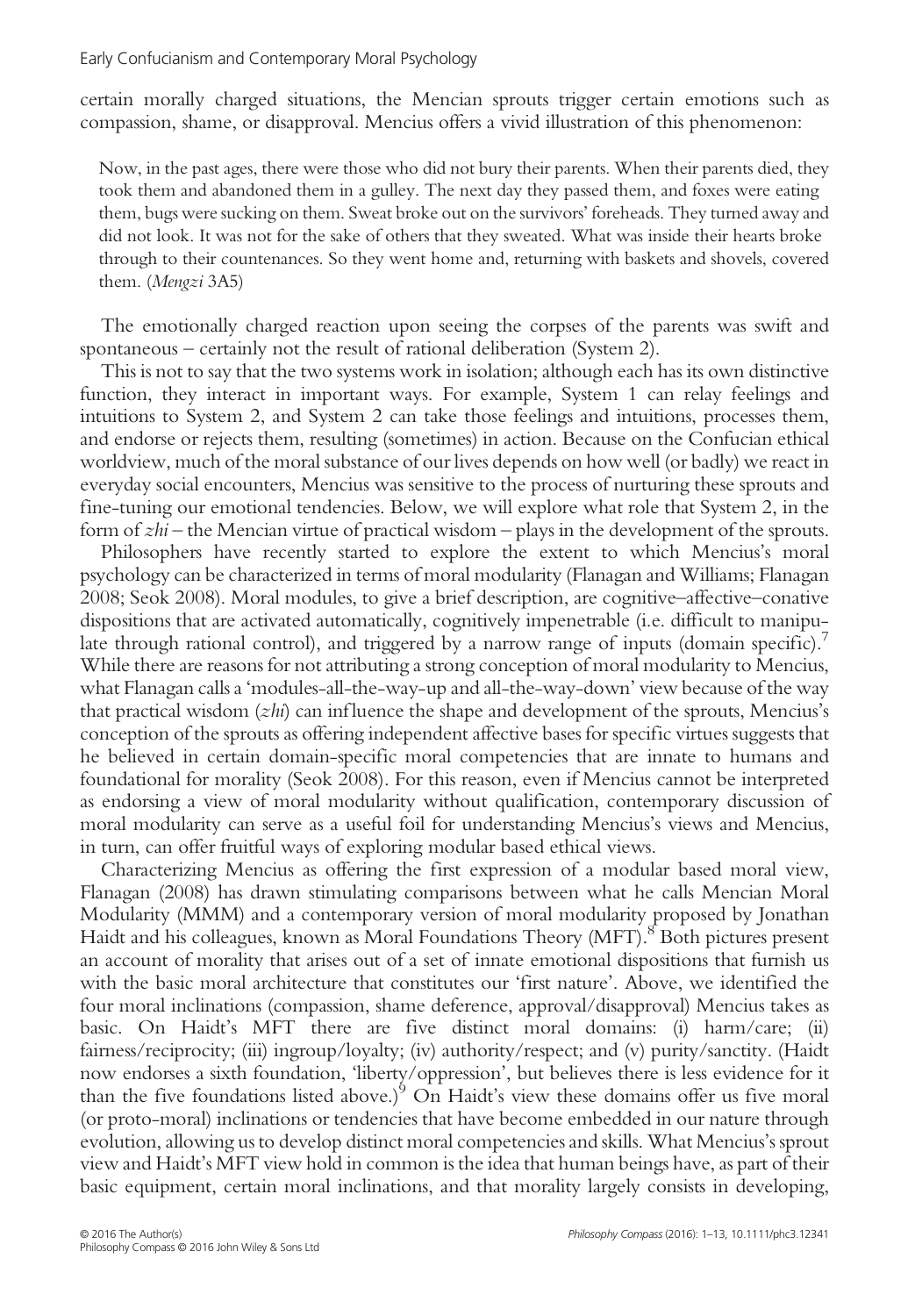modifying, and reconfiguring these basic moral dispositions. While culture, as both views would emphasize, plays a crucial role in shaping these sprouts or modules, our moral lives must ultimately be built on top of this foundation.

The basic moral modules are, Haidt contends, like the five taste receptors that allow us to distinguish and make judgments about different tastes. Just as the taste receptors allow us to mark out different tastes – 'sour!' 'sweet!' – moral receptors allow us to identify and react to a wide range of moral phenomena – 'shame on him!' 'how heroic!' This analogy between morality and taste, as Haidt acknowledges, was also suggested by Mencius (as well as Hume): 'Hence, order and righteousness delight our hearts like meat delights our mouths' (Mengzi 6A7). Extending this point, we can conceive Mencius's moral sprouts as distinct moral receptors that allow us to grasp and evaluate different moral situations. Each moral sprout allows us to feel and judge in ways that are appropriate to different domains of moral experience; the sprouts charge our experiences with a normative pull. Confronted with rude behavior we react with contempt; upon seeing a child fall we're moved with pity. Of course, our moral experience can be much more complex than these descriptions suggest since we can experience a number of different feelings at once: I feel both angry and sad that you would do that to me; I'm both grateful and ashamed for the kind gesture. Different sprouts can fire at the same time, and pull us in different directions.

But how do we know if the moral sprouts are growing properly? What's the ideal configuration for the sprouts? It is important to remember that the sprouts are not virtues. As the agricultural metaphor of 'sprouts' suggests, the sprouts are in need of care and attention. What we are after, so to speak, is a moral harvest: a mature and cultivated self. Again, the metaphor of farming, rather than vegetation, is apt. Farming – itself an outstanding product of human culture – requires patience, wisdom, and effort (Ivanhoe 2013). This suggests the need for a more centralized reasoning process  $-$  System  $2 -$  that can offer normative guidance through rational deliberation. Indeed, as scholars have pointed out, Mencius's fourth sprout of 'approval and disapproval' – which is directed toward the virtue of 'wisdom'  $(zhi)$  – seems to carry a more cognitive orientation (Kim). One can construe Mencian wisdom as a 'meta-virtue' that allows us to reflectively guide the development of the other sprouts (Flanagan: 81–89). By opening space for normative ref lection, Mencius's moral theory is in a better position of capturing our intuitively held normative judgments than the kind of modular based view advocated by Haidt that takes rationality as merely allowing for post hoc rationalizations. In this way, Mencius may offer resources for integrating certain attractive features of Haidt's moral psychology (while avoiding its excesses) with the conceptual resources necessary for preserving normative theorizing.

Allowing room for ref lection and wisdom makes Mencius's moral theory more plausible. But, it also shows that Mencius's sprouts cannot be conceived in a strongly modular way since it seems that the development of the sprout of approval and disapproval both inf luences, and is also inf luenced by, the other sprouts – calling into question their cognitive impenetrability. (Briefly, cognitive impenetrability requires that the modules are fairly well insulated from the influences of reasoning and deliberation.) On the other hand, some cognitive scientists like Sperber (1997, 2005) have defended less strict ways of understanding modularity.

Mencius himself believed that there was just one ideal way for the sprouts to grow  $-$  set by his Confucian ideal of the perfected sage – that few would now accept. Still, even if we reject aspects of Mencius's substantive beliefs about the nature and role of each sprout, the basic structure of his moral psychology as grounded in basic emotions connected to distinct moral domains may still be on the right track, or at least help us articulate certain constructive ways of conceptualizing human nature and moral development.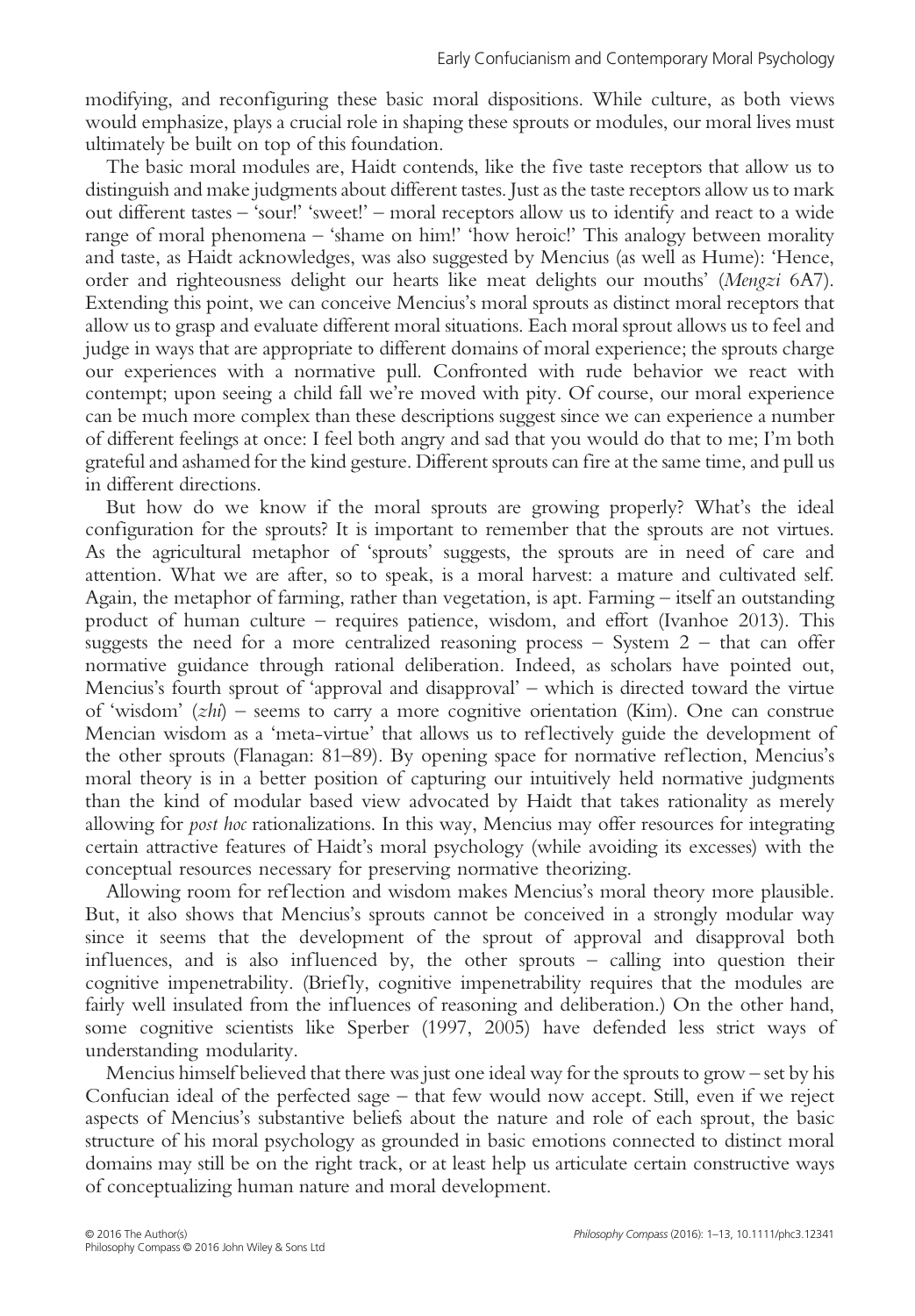## 3. The Situationist Critique and Early Confucian Virtue Ethics

Among the various challenges to virtue-based approach to ethics, none has garnered more attention in recent years than the 'situationist critique' developed by John Doris and Gilbert Harman. Drawing on the situationist position developed by psychologists (Darley and Batson; Isen and Levin; Milgram), Doris and Harman argue that examination of the empirical data shows that human behavior is significantly affected by minor situational factors that often operate beneath our awareness. Their conclusion: almost nobody possesses the virtues, understood as 'global' characteristic traits that are consistently exemplified across situations and are reliably manifested over time under relevantly similar circumstances.<sup>10</sup> And so, virtue ethics as a normative theory suffers from psychological implausibility.

Defenders of virtue ethics have come back swinging, employing a wide range of strategies that cannot be adequately addressed here.<sup>11</sup> My focus below will center on some of the recent responses to the situationist critique inspired by the early Confucian tradition.<sup>12</sup>

But just what is the situationist challenge? At first blush, it is somewhat puzzling how the situationist research poses a threat to virtue ethical theories that hold a global conception of virtue. For what the studies show is only that most people are affected by situational inf luences, indicating the lack of a virtuous character in those people. But, it is tempting for the virtue theorist to curtly reply: so what? No historical thinker who took virtues seriously, dating back to Aristotle or Plato, or even further, to Confucius, believed that most people are virtuous. As Michael DePaul writes, 'The Republic so obviously presents the view that virtue is hard to acquire and rare that one almost feels embarrassed making a case for the claim' (DePaul 150). And the empirical studies, as Doris rightly acknowledges, simply do not – indeed, cannot – show that it is impossible to obtain a virtuous character. So what is the problem?

Christian Miller has recently articulated what I think is the deeper challenge raised by situationist psychology, which he dubs the *realism challenge* (Miller). At its heart, the challenge is for those who take a globalist conception of virtue to provide an empirically implementable outline of how, given all the subtle and complex ways that situational features subconsciously affect us, an ordinary person can develop a virtuous character. This challenge takes seriously a significant insight that can be drawn from the psychological studies, which is that human beings are highly susceptible, in ways that operate under conscious awareness, to a dazzling range of minor environmental inf luences.

Miller's realism challenge is especially fitting for our discussion since the recent responses to the situationist critique drawing on early Confucianism have primarily focused on crucial features of the early Confucian conception of moral development. These responses focus on the following aspects of Confucian moral self-cultivation:

#### 3.1. NO PAIN, NO GAIN

The road to virtue is difficult and long, requiring wholehearted commitment, sacrifice, and intense effort (Slingerland). One cannot cut corners. Xunzi stresses this point:

If you truly accumulate effort for a long time, then you will advance. Learning proceeds until death and only then does it stop. And so, the order of learning has a stopping point, but its purpose cannot be given up for even a moment. (Hutton, Ch. 1:  $130-135$ )<sup>13</sup>

This point raises a common, and in my view, eminently plausible response to the situationist critique: Ordinary agents who have not undergone the arduous process of moral training will stand close to no chance of being able to resist the pervasive inf luence of biases and temptations.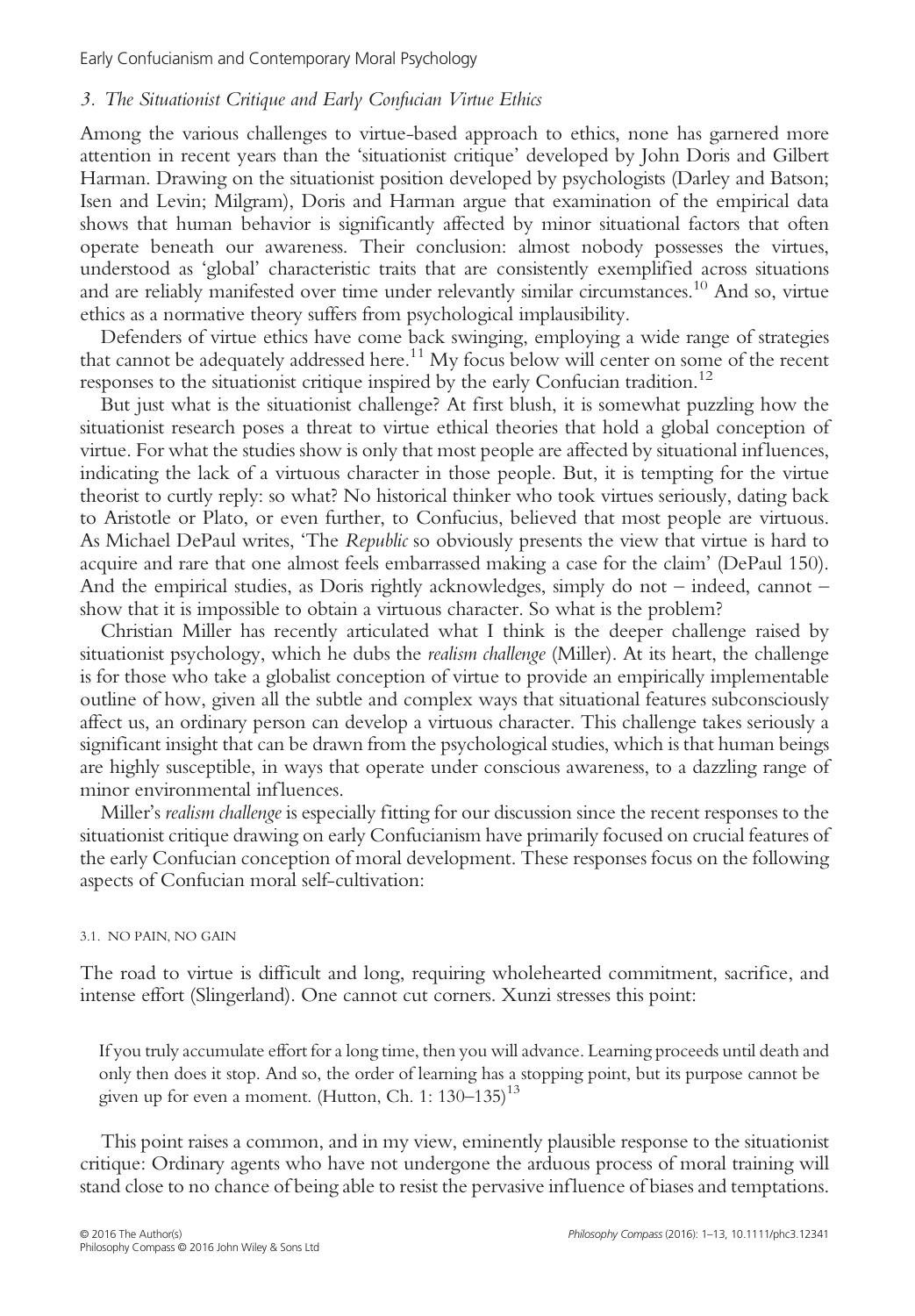Evaluating the plausibility of virtue ethics by examining the behavior of ordinary agents is like evaluating the effectiveness of a regimen for learning the piano by examining the ability of people who haven't actually gone through the training.<sup>14</sup>

#### 3.2. THE IMPORTANCE OF THE EVERYDAY

Connected to the point above, one of the hallmarks of early Confucian morality is its focus on the activities of everyday social life. While contemporary moral philosophers tend to emphasize dramatic moral choices (e.g. whether to sacrifice one's life or torture an innocent person to save more lives) much of the early Confucian texts focus on the attitudes, feelings, manners, and expressions that constitute much of our ordinary social discourse (Sarkissian 2010a: 7). From the early Confucian point of view, our character is largely built up from the steady accumulation of such seemingly minor events. Making moral progress, especially in the earlier stages of moral development, requires careful monitoring of our basic attitudes and behaviors: 'The gentleman learns broadly and examines himself thrice daily, and then his knowledge is clear and his conduct is without fault' (Hutton Ch. 1: 5–10). Fostering this sort of conscientiousness toward more mundane and seemingly trivial feelings and behaviors of everyday life may reduce the level of inf luence exerted by morally irrelevant situational factors.

### 3.3. THE IMPORTANCE OF SITUATIONAL FACTORS

While the early Confucians certainly accepted the cultivation of certain robust character traits as a normative ideal, they were quite sensitive to the subtle and powerful inf luence that our environment can have on human behavior (Sarkissian 2010a; Slingerland; Mower; Hutton; Seok 2015):

Thus, the mourning garments and the sounds of weeping make people's hearts sad. To strap on armor, don a helmet, and sing in the ranks make people's hearts emboldened. Dissolute customs and the tunes of Zheng and Wey make people's hearts licentious. Putting on the ritual belt, robes, and cap, and dancing the *Shao* and singing the *Wu* make people's hearts invigorated. (Hutton, Ch. 20: 105–110)

We can draw Xunzi's point by appealing to modern American artifacts and practices that inf luence us in similar ways: the sound of trumpets played during the funeral of fallen soldiers, the graduation garment, and the singing of the national anthem. Harnessing the powerful effects of such cultural accouterments, together with crafting the right sorts of situations, can instill values and attitudes that bolster our likelihood of acting well.

Along with cultural artifacts, Xunzi also homes in on the powerful influence of our social environment:

If you obtain a worthy teacher to serve, then what you hear will be the ways of Yao, Shun, Yu, and Tang. If you obtain a worthy friend to befriend then what you see will be conduct that is loyal, trustworthy, respectful, and deferential. Then you will make daily progress toward ren and  $\gamma i$  and you will not even realize it. That is due to what you rub up against. Now if you live alongside people who are not good, then what you hear will be trickery, deception, dishonesty, and fraud. What you see will be conduct that is dirty, arrogant, perverse, deviant, and greedy. Moreover, you will suffer punishment and execution, and you will not even realize it is upon you. That is due to what you rub up against. A saying goes, "If you do not know your son, observe his friends. If you do not know your lord, observe his companions." Everything depends on what you rub up against! Everything depends on what you rub up against! (Hutton, Ch. 23: 380–390)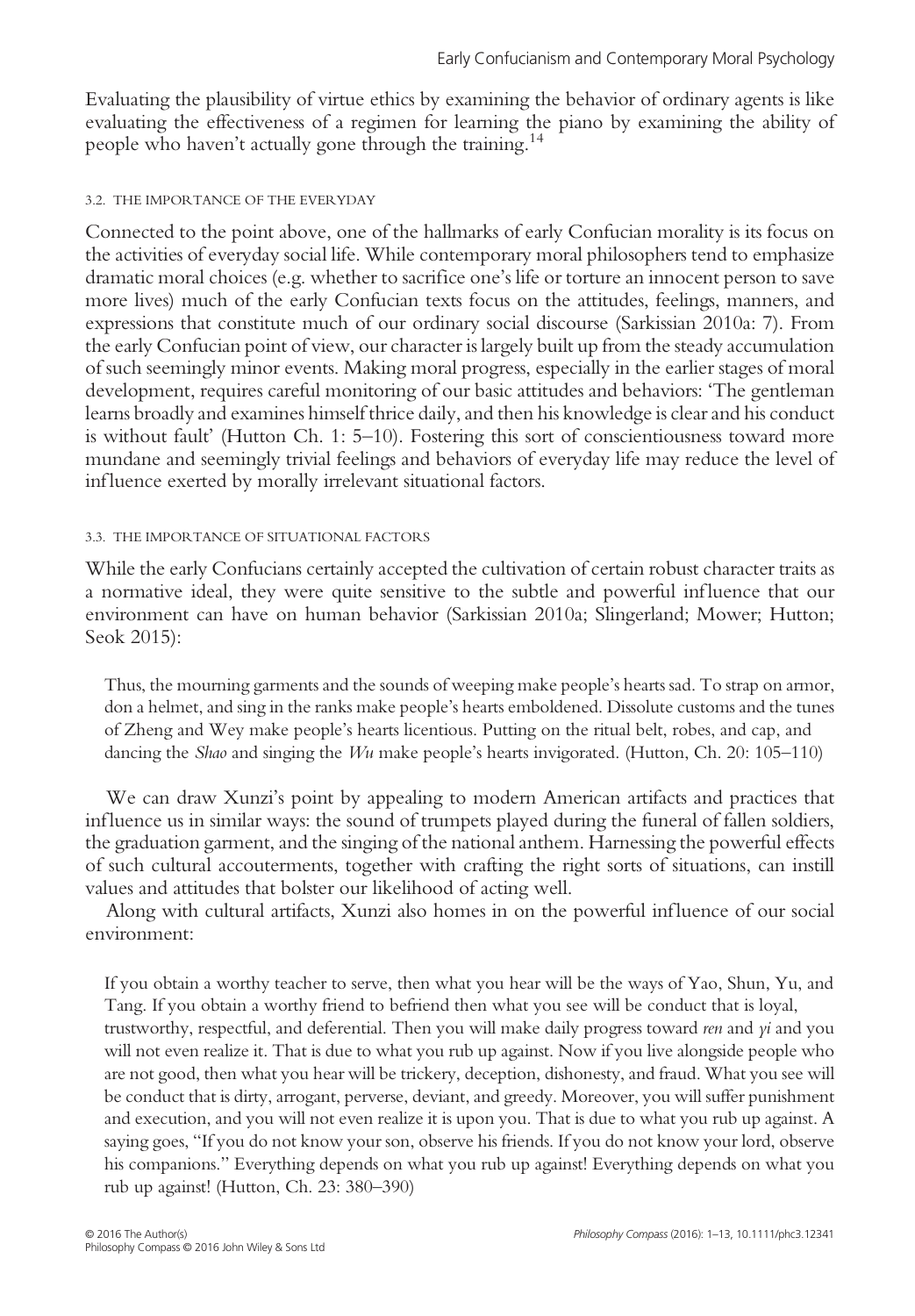## Early Confucianism and Contemporary Moral Psychology

By drawing attention to the powerful influences of our environment, these passages demonstrate ways in which early Confucians like Xunzi anticipated the findings of situationist psychology. Here one might wonder: if 'everything depends on what you rub up against' and even mundane objects like music and clothing can exert such powerful inf luence, then how can the early Confucians still believe in the attainability of virtues, conceived as stable and consistent traits of character? One possible answer is that their recognition of the role that our environment has on our behavior is focused more on the process of moral development, rather than the character of virtuous agents. As the process of moral development gradually molds the character of the aspiring Confucian, fewer situational supports will be necessary to ensure correct action. On the other hand, the early Confucians' account of virtue suggests rethinking the relationship between virtues and situations. Deborah Mower advances a response to the situationist critique along these lines:

Xunzi's program of moral education, spanning years and yielding several stages of development by inculcating a multiplicity of enforcements, seeks to develop deliberative situational embeddedness. And while Doris and Harman treat situational influence as a "one size fits all" specter, Xunzi's account of moral development and program of moral education suggests that there are different levels and kinds of situational influence that are appropriate; indeed, the degree of influence for situational factors, one's cognitive awareness of them, and the role they play in yielding one's behavior varies greatly among each of the stages. (Mower 134)

One of the insights of Xunzi's account of virtue, according to Mower, is the deeper appreciation of the way that moral development, virtues, and situations are all closely intertwined. On Xunzi's account of virtues it simply makes no sense to ask whether the virtues can operate independently of situational factors. This is a fascinating line of thought that merits more careful exploration.

#### 3.4. RITUAL AND MORAL EDUCATION

As evident in the passages cited above, the situational factors that the early Confucians understood as significant for moral development all center on Confucian rituals. Ritual (or rite) lies at the heart of the early Confucian moral tradition. Following Benjamin Schwartz, we can characterize rituals as

all those "objective" prescriptions of behavior, whether involving rite, ceremony, manners, or general deportment, that bind human beings and spirits together in networks of interacting roles within the family, within human society, and with the numinous realm beyond. (Schwartz 1985: 67)

To some contemporary Western readers, however, the very idea of ritual is marked by negative connotations – a set of rigid, dull, and monotonous activities, bearing little connection to morality or the flourishing life. The early Confucian attitude toward rituals couldn't be more different. Confucius tells his disciple,

Restraining yourself and returning to the rites constitutes Goodness. If for one day you managed to restrain yourself and return to the rites, in this way you could lead the entire world back to Goodness. (Analects 12.1)

Xunzi takes ritual as crucial for peaceful order and survival, as well as the proper channeling of desires and emotions for greater fulfillment: 'And so when ritual is at its most perfect, the requirements of inner dispositions and proper form are both completely fulfilled.' (Xunzi Ch. 19: 120).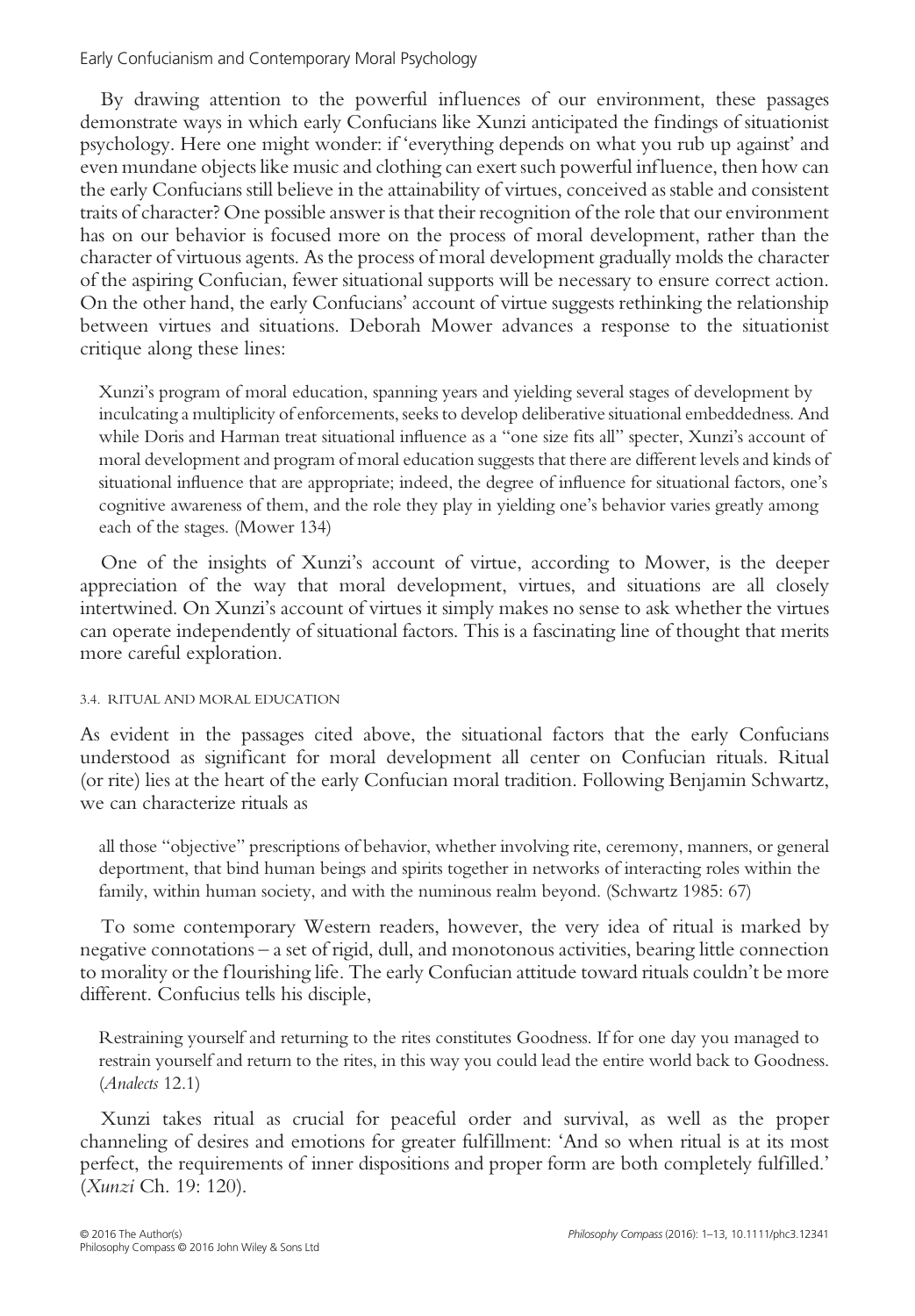On the Confucian view, rituals are the fundamental building blocks of culture and society, providing us the 'cultural grammar' for making our way through socio-moral space (Li). They help regulate our everyday social transactions by delimiting the boundaries of what is appropriate or fitting in particular contexts. Take the act of a handshake. As Herbert Fingarette notes, what appears to be a trivial and effortless 'ritual' activity requires not only cultural understanding, but expresses in a subtle way mutual recognition of shared humanity. The moral, as Fingarette points out, is profound:

These complex but familiar gestures are characteristic of human relationships at their most human: we are least like anything else in the world when we do not treat each other as physical objects, as animals or even as subhuman creatures to be driven, threatened, forced, maneuvered. (Fingarette: 11)

By drawing attention to socially shared understandings of what constitutes respectful behavior, rituals not only assist in smoothing out social interactions by allowing us to avoid potential areas of social conflict but also amplify those values vital for healthy communities.

How exactly the rituals hone and strengthen one's emotional capacity is left open in the Confucian texts, but drawing upon the empirical work of Antonio Damasio's 'somatic-marker hypothesis', Sarkissian (2010b) offers an intriguing answer. The Confucian social rituals (along with other cultural exercises) help create in their practitioners 'somatic markers' that allow one to spontaneously respond to various situations with the appropriate emotional attitude. By mastering a wide range of ritual practices – bearing in mind the broad range of activities that are covered by Confucian ritual – one's emotional repertoire is expanded and strengthened, allowing one to feel and behave according to the norms of Confucian conduct in a wide range of circumstances. Of course no set of rituals can possibly prepare a person for all the novel moral situations that one may confront. Confucius himself was well aware of the complexities that arise within the span of a normal human life, and advocated broad cultural learning that would have included a variety of Confucian arts: music, archery, charioteering, calligraphy, and mathematics (*Analects* 1.6, 6.27). Diligent practice in these disciplines, the recitation of the classics, and active participation in the rituals would lead the avid learner to internalize the Confucian values and achieve the kind of emotional and cognitive balance necessary for successfully meeting the diverse array of complex moral and social challenges that must be confronted in the course of human life.

Still, even with close attention to the social environment and strict dedication to developing one's character, how likely is it that ordinary people can become reliably good? Here, the defense of virtue ethics does not require, I think, showing that most people can develop full-blown virtues, but that moral education can – again with serious effort and wise guidance – effectively make people better and to some reasonable degree approximate the virtues. Much more empirical research is needed to demonstrate the degree to which, through conscious effort, people can strengthen their moral dispositions. Some empirical research has shown that it is possible to decrease the habit of making prejudiced judgments over time through practice of self-regulatory control (Snow 34–37). As Nancy Snow argues, our behavior can be significantly altered by actively pursuing particular goals and commitments (Snow 39–62). Such points at least suggest the psychological plausibility of developing stable moral dispositions.

Much work remains, especially with regard to determining what sort of virtue-enhancing strategies (if any) are most effective. And while this is especially important for those moral views that take the achievement of robust, global character traits as a normative ideal, this is a topic that should be of interest for all of us who seek to create a world that is more hospitable and humane. The situationist critique suggests that our psychological nature will not make the realization of this goal effortless or easy. But that only underscores why the issue is all the more pressing.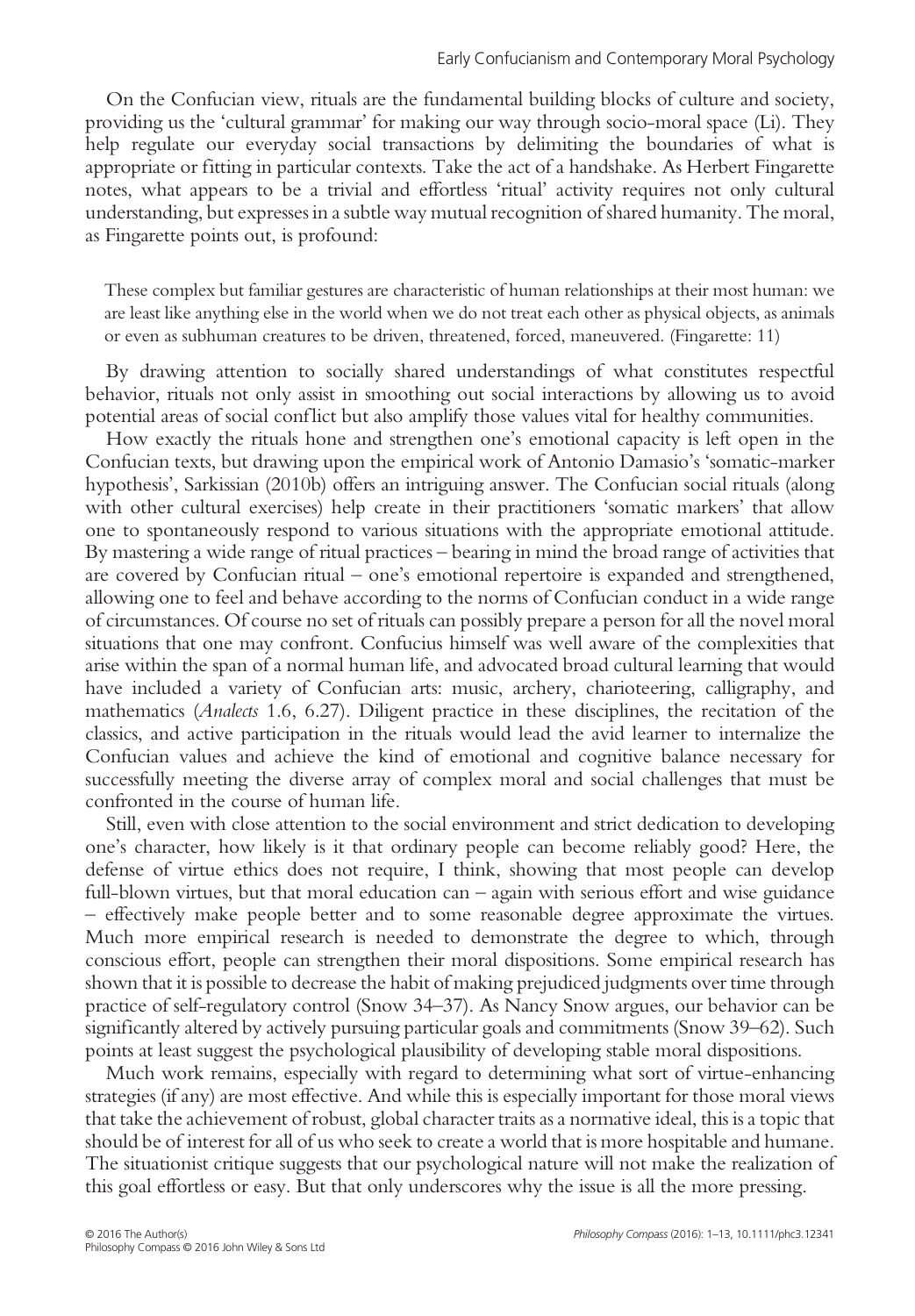# 4. Conclusion

Like much of the ancient Greek moral tradition, the early Confucian moral tradition was focused on the cultivation of a set of character traits that would reliably motivate people to act well. What is distinctive about the early Confucians is the central role they give to ritual practice, which they see as the key to acquiring the virtues. The very nature of rituals, as a set of culturally embedded practices requiring a highly contextualized for successful execution, makes it a significant topic that merits careful study especially from the perspective of moral psychology. The tremendous importance placed on rituals offers some support for thinking that the early Confucians were well aware of the impact of situational factors and the need to find ways of manipulating our social environment in ways that would help nudge us toward good habits of feelings and thoughts.

One might, however, remain skeptical that even with the help of rituals, the early Confucians' aspirations for cultivating robust virtues were psychologically unrealistic and do not provide much arsenal for countering the vast amount of literature supporting situationist psychology.

As a partial response to this skeptical worry, there is a point that I think is worth drawing attention to, which is that both the rituals and the virtues that the early Confucians aimed to achieve were both socially embodied and deeply entrenched within the cultural context of early China. Given the smaller, more tightly knit and homogenous communities that existed during that time, at least when compared to contemporary America, the effects of social priming through rituals and other forms of social manipulations could have exerted a much greater force than it would in contemporary Western societies. For example, the early Confucians were deeply concerned with the way that the use of speech establishes the correct norms of behavior, giving rise to the Confucian practice of 'rectification of names' (zhengming). Through this practice, as Slingerland notes, 'words such as "father" or "ruler" bring with them certain positive social norms, and their very invocation should inspire a certain type of model emulation' (Slingerland 413). By ensuring that even the usage of words in everyday social contexts is laden with normative significance, the early Confucians were looking to find ways of manipulating the cultural environment in ways that would nudge agents toward proper patterns of thoughts and behaviors.

Moreover, while we have good reasons for thinking that the early Confucians did believe in cultivating certain global traits of character that in certain ways overlap with what contemporary moral philosophers would think of as virtues, the early Confucian understanding of virtues diverged in significant ways from the Western conception of virtues (with its roots in Hellenestic, Judeo-Christian moralities), and so may have been more congenial to development within the Confucian cultural setting. These points highlight the critical need for deeper ref lections on our conceptions of both emotion and virtue from a cross-cultural and comparative perspective, a task that I hope will become more widely pursued in coming years.

# Acknowledgement

This work was supported by grants from the Academy of Korean Studies funded by the Korean government (MEST) (AKS-2011-AAA-2012) and the John Templeton Foundation. I would like to express my gratitude to PJ Ivanhoe who has taught me much of what I know about Confucianism and has helped me to see the importance of integrating philosophy and empirical psychology. For helpful comments on earlier drafts I thank Youngsun Back, Anne Baril, Eirik Harris, Micah Lott, and the two anonymous reviewers for Philosophy Compass. I also thank Karyn Lai for her encouragement and help.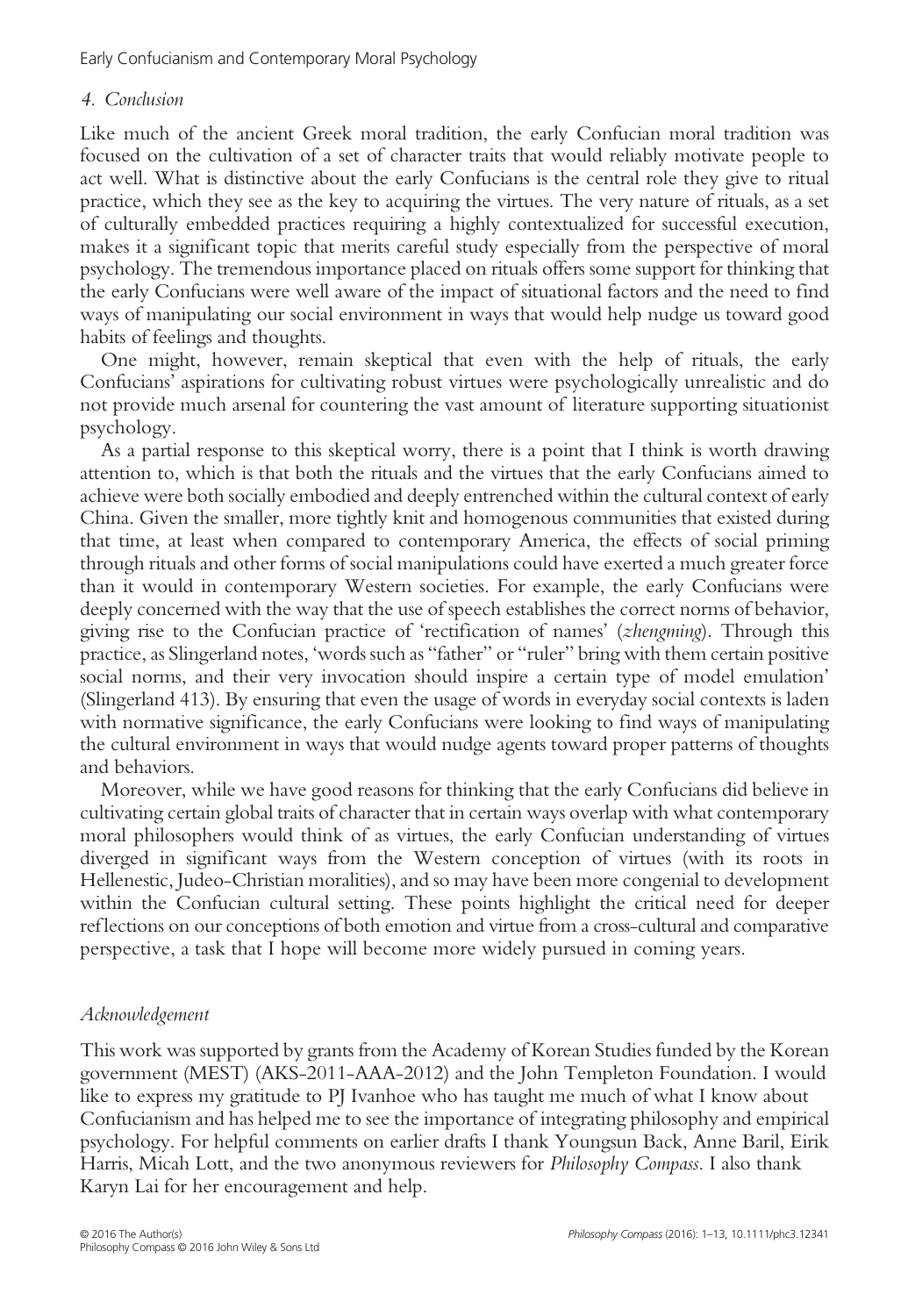### Short Biography

Richard Kim is currently a postdoctoral fellow at Saint Louis University, working on the Happiness and Well-Being Project. Previously he was a postdoctoral fellow at the City University of Hong Kong and a member of the Center for East Asian and Comparative Philosophy. His main areas of research are ethics, East Asian philosophy, and comparative philosophy. Currently, he is working on issues connected to well-being and virtue, as well as a book project tentatively titled, Three Debates on Human Nature, that examines conceptions of human nature in both East Asian and Western philosophical traditions.

#### Notes

\* Correspondence: Saint Louis University, Adorjan Hall 235, 3800 Lindell Blvd, Saint Louis, MO 63108. Email: kimrt@slu.edu.

2 There are different conceptions of 'naturalism' that merit careful exploration. For a helpful contemporary discussion, see Flanagan, Sarkissian, and Wong (2008). 'Naturalizing Ethics' in Moral Psychology: Vol. 1: The Evolution of Morality: Adaptations and Innateness (Ed.), Walter Sinnott-Armstrong. Cambridge, M.A. MIT Press.

3 This paper focuses on the moral psychology of early Confucian thinkers, in particular, Confucius (Kongzi), Mencius (Mengzi), and Xunzi. Anytime I refer to 'Confucian' thought, I mean only to refer to the textsattributed to these three thinkers. It is worth noting that 'Confucianism' is a contested term among sinologists. I leave this issue aside. I also leave aside questions regarding the extent to which these texts represent the ideas and values of the historical figures to which they are attached.

4 Due to space constraints, I leave aside other topics that will be of interest to those interested in contemporary moral psychology including the connection between the early Confucian moral tradition and evolutionary psychology (Munro; Nichols) and the recent work that takes Confucianism as offering a form of embodied moral psychology (Seok).

5 See Angle (2009); Ivanhoe (2002); Sim (2007); VanNorden (2007); Yearley (1990); and Yu (2007) for discussions that advocate a virtue-ethics interpretation of early Confucianism. For a role-based ethics interpretation, see Ames and Rosemont (2010). For a consequentialist interpretation, see Im (2010). For a sentimentalist reading, see Liu (2003).

6 For Mencius's arguments supporting the existence of these sprouts, see Ivanhoe (39–40).

7 Exactly what moral modules are is a complex issue. Haidt rejects the stricter criteria for modularity proposed by Fodor (1983) and endorses a looser understanding endorsed by Sperber (1997, 2005). See Haidt (2012: 401–402). For a treatment of modularity in general, see Fodor (1983) and Sperber (2005). See Seok (2008), Flanagan (2010), and Flanagan (2008) for discussions of moral modularity.

8 For specific discussions of the modular nature of Haidt's theory, see Haidt and Bjorklund (2008: 204–206) and Haidt (2012: 144–148).

9 See Iyer et al. (2012) and Haidt (2012) for discussions of the liberty/oppression foundation.

<sup>10</sup> I leave aside another feature of global traits, 'evaluative integration' (Doris 22), which plays a less prominent role in the situationist critique.

<sup>11</sup> For references and a comprehensive overview of this literature, see Miller (214–233).

<sup>12</sup> See Hutton (40–43) for reasons for thinking that early Confucianism falls within the range of the situationist critique's targets.

<sup>13</sup> Xunzi also says, 'If you start carving and give up, you will not be able to break even rotten wood, but if you start carving and do not give up, then you can engrave even metal and stone.' (Hutton Ch. 1: 95–100).

<sup>14</sup> Here, it is worth pausing to seriously reflect on those individuals who have devoted their lives to self-purification such as Gandhi, St. Francis of Assisi, the Dalai Lama, and note just how much effort is exerted on a daily basis toward achieving moral goodness.

#### Works Cited

Ames, Roger and Henry Rosemont Jr.. 'Were the Early Confucians Virtuous?' Ethics in Early China. Eds. Chris Fraser, Timothy O'Leary, and Dan Robins. Hong Kong: Hong Kong University Press, 2010.

Angle, Stephen. 'Defining "Virtue Ethics" and Exploring Virtues in a Comparative Context.' Dao 8.3 (2009): 297–304. Clipsham, Patrick. 'Does Empirical Moral Psychology Rest on a Mistake?' Philosophical Studies 170 (2014): 215–233.

<sup>1</sup> This is not to say that all the philosophical concerns about the use of the empirical sciences in normative inquiry have been resolved. One can still detect some uncertainty among philosophers about the extent to which the empirical work is relevant to normative theorizing (Clipsham). The payoff that an empirically informed approach to moral philosophy will yield remains to be settled (Rini).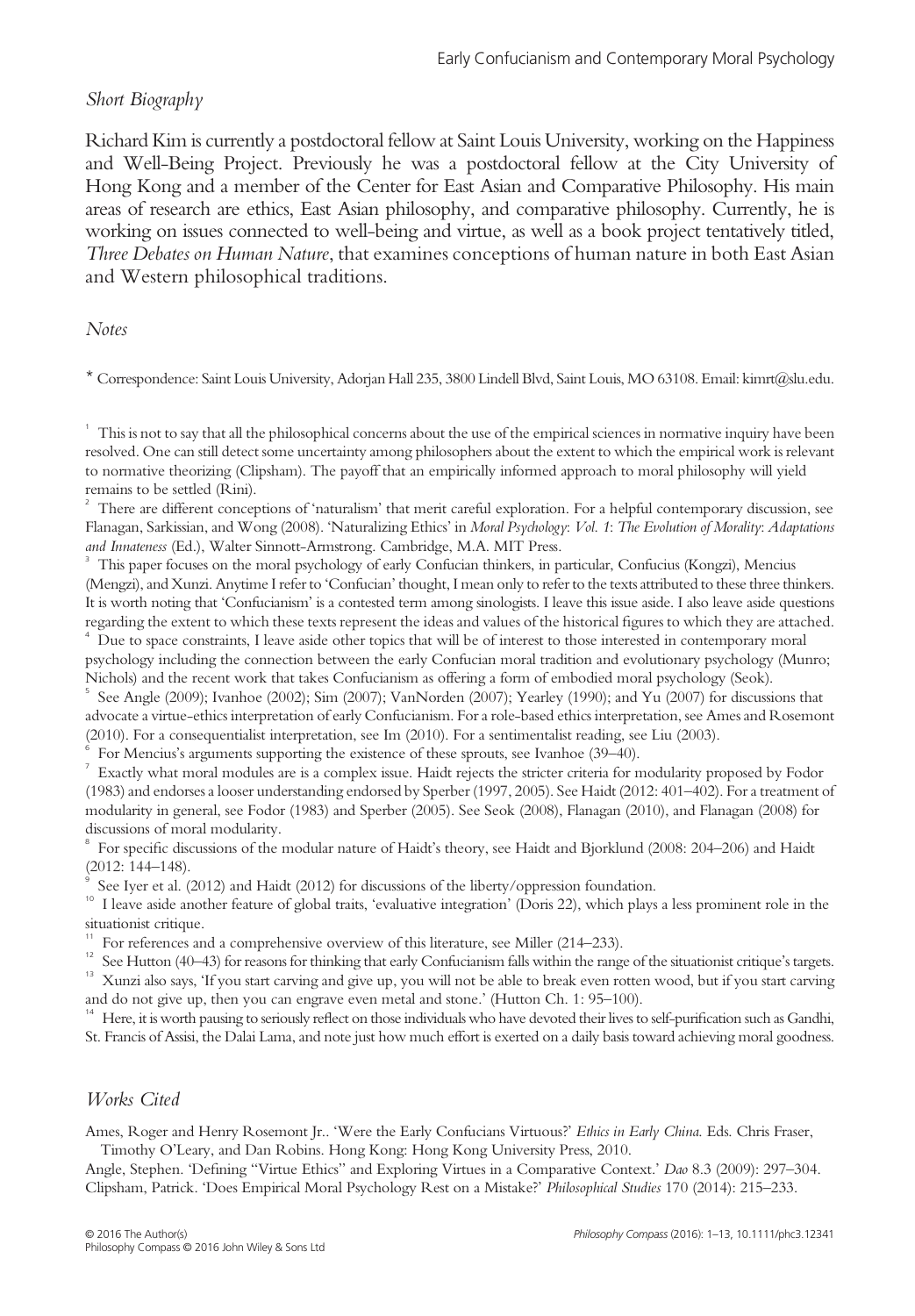- Darley, John and Daniel Batson. 'From Jerusalem to Jericho: A Study of Situational and Dispositional Variables in Helping Behavior.' Journal of Personality and Social Psychology 27 (1973): 100-108.
- DePaul, Michael. 'Character Traits, Virtues, and Vices: Are There None?' Proceedings of the World Congress of Philosophy. Philosophy Documentation Center 1: (2000). 141–157.
- De Sousa, Ronald. The Rationality of Emotion. Cambridge: MIT Press, 1987.
- Doris, John. The Lack of Character. Cambridge: Cambridge University Press, 2002.
- Fingarette, Herbert. Confucius: The Secular As Sacred, 2<sup>nd</sup> ed. Long Grove: Waveland Press, 1972.
- Flanagan, Owen. Varieties of Moral Personality. Cambridge: Cambridge University Press, 1991.
- Flanagan, Owen and Robert Anthony William. 'What Does the Modularity of Morals Have to do With Ethics? Four Moral Sprouts Plus or Minus a Few.' Topics in Cognitive Science 2.3 (2010): 430-453.
- Flanagan, Owen, H. Sarkissian, D. Wong. 'Naturalizing Ethics.' Moral Psychology, vol. 1: The Evolution of Morality: Adaptations and Innateness. Ed. W. Sinnott-Armstrong, Cambridge, MA: MIT Press, 2008.
- Fodor, Jerry. The Modularity of Mind. Cambridge, MA: MIT Press, 1983.
- Haidt, Jonathan. 'The Emotional Dog and Its Rational Tail: A Social Intuitionist Approach to Moral Judgment.' Psychological Review 108 (2001): 814–834.
- ——. The Righteous Mind: Why Good People Are Divided by Politics and Religion. New York, NY: Pantheon, 2012. Haidt, Jonathan and F. Bjorklund. 'Social Intuitionists Answer Six Questions About Morality.' Moral Psychology, vol. 2: The

Cognitive Science of Morality. Ed. W. Sinnott-Armstrong. Cambridge, MA: MIT Press, 2008.

- Harman, Gilbert. 'The Nonexistence of Character Traits.' Proceedings of the Aristotelian Society 100.2 (2000): 223–226.
- Hutton, Eric. 'Character Situationism, and Early Confucian Thought.' Philosophical Studies 127 (2006): 37–58.
- Isen, A. and Paula Levin. 'Effect of Feeling Good on Helping: Cookies and Kindness.' Journal of Personality Social Psychology 21 (1972): 384–388.
- Im, Manyul. 'Mencius as Consequentialist.' Ethics in Early China. Eds. Chris Fraser, Timothy O'Leary, and Dan Robins. Hong Kong: Hong Kong University Press, 2010.
- Ivanhoe, Philip J. Ethics in the Confucian Tradition: The Thought of Meng Zi and Wang Yangming. Indianapolis: Hackett, 2002. ——. Confucian Reflections: Ancient Wisdom for Modern Times. New York: Routledge, 2013.
- Iyer, R. et al. 'Understanding Libertarian Morality: The Psychological Dispositions of Self-identified Libertarians.' PLoS ONE 7.8 (2012).
- Kahneman, Daniel. Thinking Fast and Slow. New York, NY: Farrar, Straus, and Giroux, 2011.
- Kim, Myeongseok. 'Is There No Distinction Between Reason and Emotion in Mengzi?' Philosophy East & West 64.1 (2014): 49–81.
- Li, Chengyang. 'Li as Cultural Grammar: On the Relation Between Li and Ren in Confucius's Analects.' Philosophy East and West 57.3 (2007). 311–329.
- Liu, Xiusheng. Mencius, Hume, and the Foundations of Ethics. Burlington, VT: Ashgate Publishing, 2003.
- MacIntyre, Alasdair. 'On Having Survived the Academic Moral Philosophy of the Twentieth Century.' What Happened In and To Moral Philosophy in the Twentieth Century? Ed. F. O'Rourke. Notre Dame: Notre Dame Press, 2013. 17–34.
- Milgram, Stanley. Obedience to Authority: An Experimental View. New York: Harper & Row, 1975.
- Miller, Christian. Character and Moral Psychology. New York: Oxford University Press, 2014.
- Mower, Deborah. 'Situationism and Confucian Virtue Ethics.' Ethical Theory & Moral Practice 16 (2013): 113–137.
- Munro, Donald. A Chinese Ethics for the New Century: The Chi'en Mu Lectures in History and Culture, and Other Essays on Science and Confucian Ethics. Hong Kong: Chinese University Press, 2005.
- Nichols, Shaun. Sentimentalism Rules: On the Natural Foundations of Moral Judgment. Oxford: Oxford University Press, 2004.
- Nichols, Ryan. 'A Genealogy of Early Confucian Moral Psychology.' Philosophy East & West 61.4 (2011): 609–629.

Prinz, Jesse. The Emotional Construction of Morals. New York: Oxford University Press, 2007.

Rini, Regina. 'Making Psychology Normatively Significant.' Journal of Ethics 17 (2013): 257–274.

Sarkissian, Hagop. 'Minor Tweaks, Major Payoffs: The Problems and Promise of Situationism in Moral Philosophy.' Philosophers' Imprint 10 (2010a): 1–15.

- ——. 'Confucius and the Effortless Life of Virtue.' History of Philosophy Quarterly 27.1 (2010b): 1–16.
- Schwartz, Benjamin. The World of Thought in Ancient China. Cambridge: Belknap Press, 1985.
- Seok, Bongrae. 'Mencius's Vertical Faculties and Moral Nativism.' Asian Philosophy 18.1 (2008): 51–68.
- ——. Embodied Moral Psychology and Confucian Philosophy. Lanham: Lexington Books, 2015.
- Sim, May. Remastering Morals with Aristotle and Confucius. New York: Cambridge University Press, 2007.
- Slingerland, Edward. Confucius Analects. Cambridge: Hackett Publishing, 2003.
- ——. 'The Situationist Critique and Early Confucian Virtue Ethics.' Ethics 121.2 (2011): 390–419.
- Snow, Nancy. Virtue as Social Intelligence: An Empirically Grounded Theory. New York: Routledge, 2010.

Sperber, Dan. 'The Modularity of Thought and the Epidemiology of Representation.' Mapping the Mind: Domain Specificity in Cognition and Culture. Eds. L. A. Hirschfeld and S. A. Gelman. New York, NY: Cambridge University Press, 1997.

——. 'Modularity and Relevance: How Can a Massively Modular Mind Be Flexible and Context-sensitive?' The Innate

Mind: Structure and Content. Eds. P. Carruthers, S. Laurence, and S. Stich, New York: Oxford University Press, 2005.